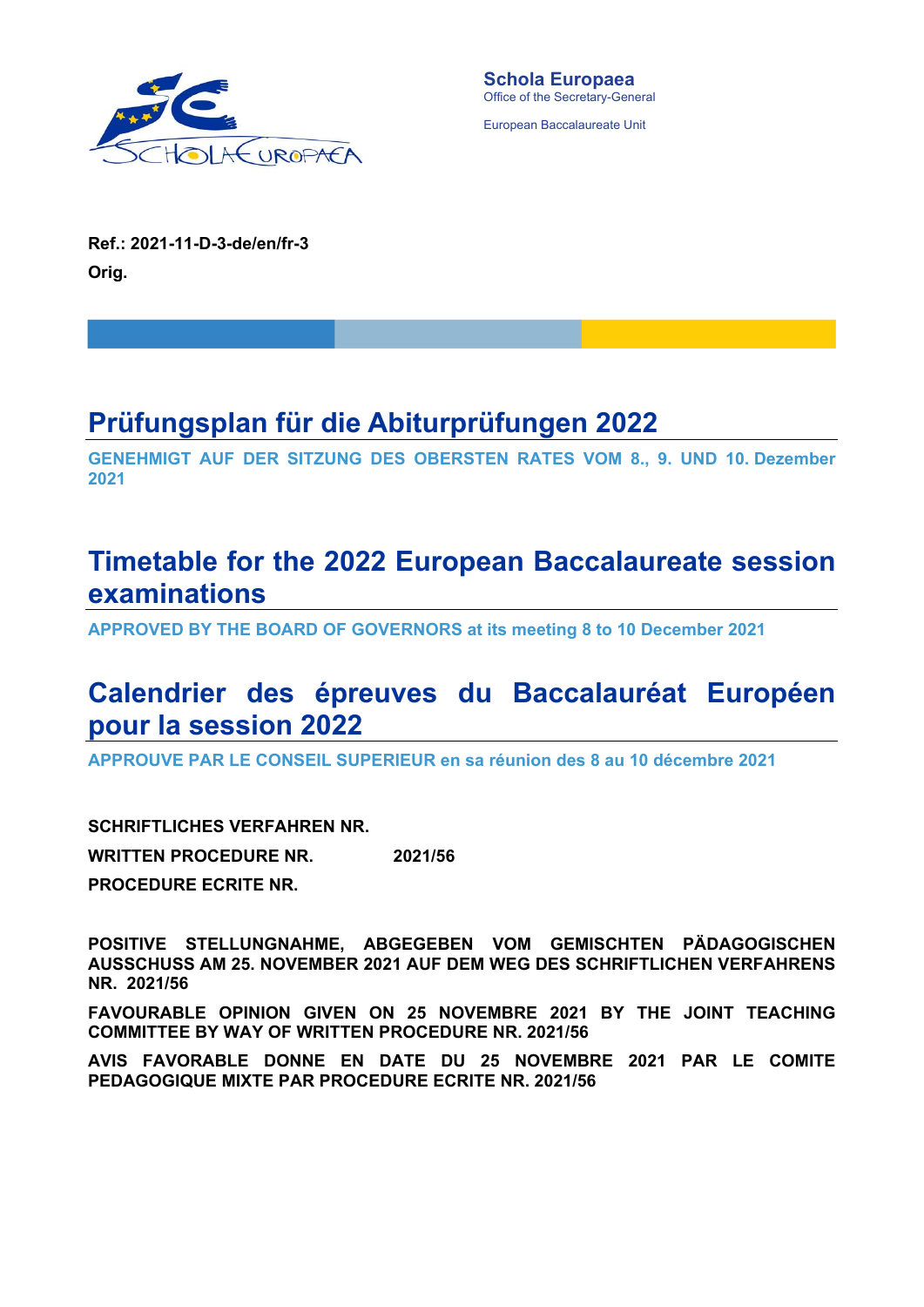**PRÜFUNGSPLAN EXAMINATIONS** 

# **TIMETABLE**

## **CALENDRIER DES ÉPREUVES**

## **ALL EUROPEAN AND ACCREDITED EUROPEAN SCHOOLS**

### **Mai / May / Mai 2022**

 Kunsterziehung : Teil 1 – Vorbereitende Arbeiten - Art Education : Part 1 – Preparatory Work Education artistique: Partie 1 – Travail préparatoire : **16.05.2022 → 20.05.2022** 

| Sonntag<br>Sunday<br>Dimanche | Montag<br>Monday<br>Lundi                                                                                                                            | Dienstag<br>Tuesday<br>Mardi | Mittwoch<br>Wednesday<br>Mercredi | Donnerstag<br>Thursday<br>Jeudi | Freitag<br>Friday<br>Vendredi | Samstag<br>Saturday<br>Samedi |
|-------------------------------|------------------------------------------------------------------------------------------------------------------------------------------------------|------------------------------|-----------------------------------|---------------------------------|-------------------------------|-------------------------------|
| 15.05.2022                    | 16.05.2022                                                                                                                                           | 17.05.2022<br>18.05.2022     |                                   | 19.05.2022                      | 20.05.2022                    | 21.05.2022                    |
|                               | Kunsterziehung: Teil 1 – Vorbereitende Arbeiten<br>Art Education: Part 1 - Preparatory Work<br>Education artistique: Partie 1 - Travail préparatoire |                              |                                   |                                 |                               |                               |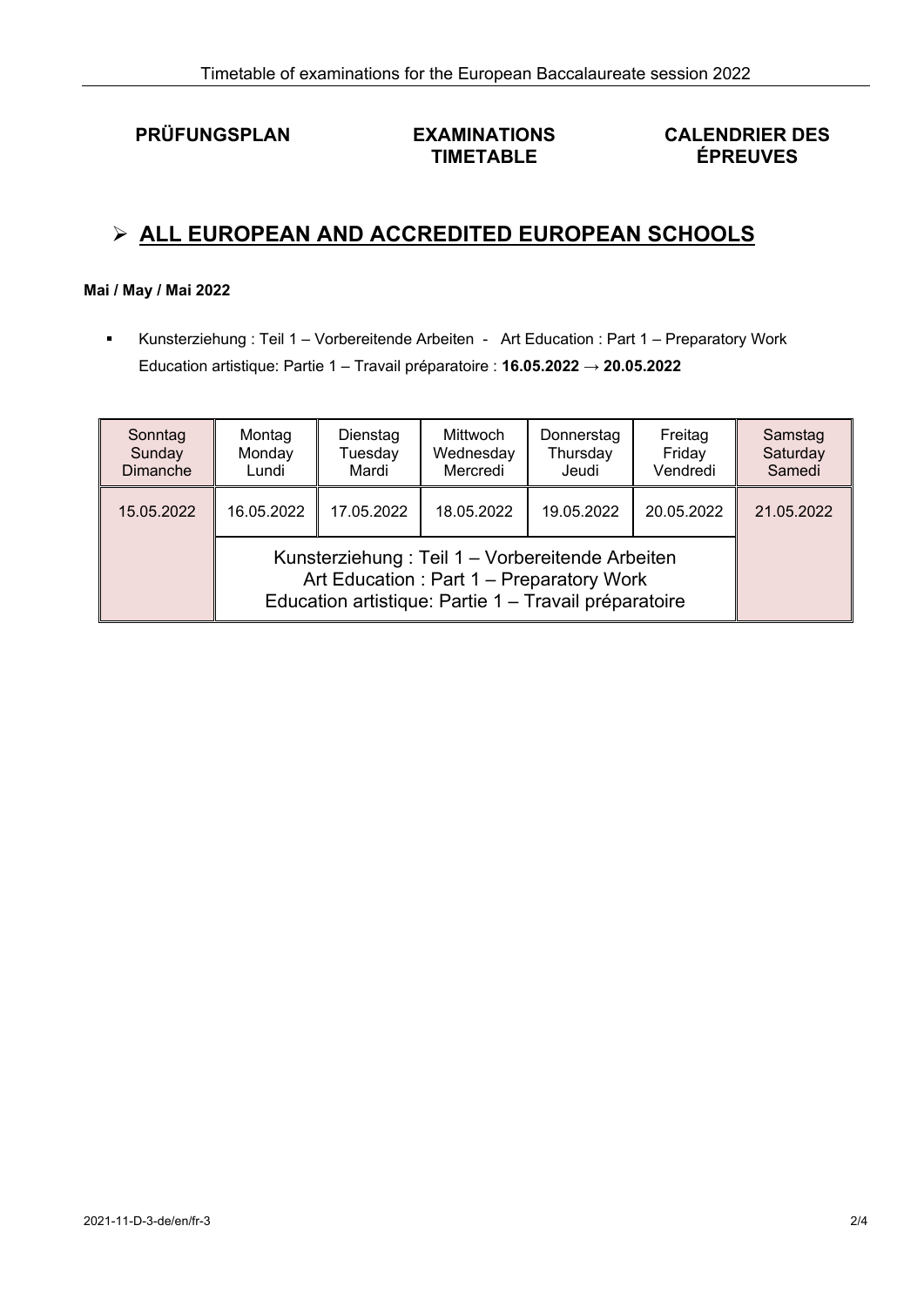## **ALL EUROPEAN AND EUROPEAN ACCREDITED SCHOOLS**

### **Juni 2022 / June 2022 / Juin 2022**

Schriftlichen Prüfungen - Written Examinations - Epreuves écrites : **30.05.2022 → 10.06.2022** 

|      | Montag<br>Monday<br>Lundi                                                    | Dienstag<br>Tuesday<br>Mardi                                                  | Mittwoch<br>Wednesday<br>Mercredi                                                                                            | Donnerstag<br>Thursday<br>Jeudi           | Freitag<br>Friday<br>Vendredi      | Samstag<br>Saturday<br>Samedi                                       |  |  |
|------|------------------------------------------------------------------------------|-------------------------------------------------------------------------------|------------------------------------------------------------------------------------------------------------------------------|-------------------------------------------|------------------------------------|---------------------------------------------------------------------|--|--|
|      | 30.05.2022                                                                   | 31.05.2022                                                                    | 01.06.2022                                                                                                                   | 02.06.2022                                | 03.06.2022                         | 04.06.2022                                                          |  |  |
| A.M. | Language 1<br>(2322 candidates)<br>Language 1<br>Advanced<br>(99 candidates) | Language 2<br>(2290 candidates)<br>Language 2<br>Advanced<br>(131 candidates) | <b>ECONOMICS</b><br>(499 candidates)<br><b>ANCIENT</b><br><b>GREEK</b><br>(9 candidates)<br>LATIN<br>(3 candidates)          | <b>BIOLOGY</b><br>(564 candidates)        | <b>PHYSICS</b><br>(684 candidates) | <b>ART</b><br>Teil 2 / Part 2<br>/ Partie 2<br>(279)<br>candidates) |  |  |
| P.M. |                                                                              |                                                                               | Language 4<br>(348 candidates)                                                                                               | <b>HISTORY</b><br>(471 candidates)        | <b>MUSIC</b><br>(34 candidates)    |                                                                     |  |  |
|      | <b>Total: 2421</b><br>candidates                                             | <b>Total: 2421</b><br>candidates                                              | 25 candidates in<br>common (ECO -<br>$\lfloor 4 \rfloor$<br><b>0</b> candidate in<br>common (Ancient<br>Greek - LAT -<br>L4) | 27 candidates in<br>common                | 5 candidates in<br>common          |                                                                     |  |  |
|      |                                                                              |                                                                               |                                                                                                                              |                                           |                                    |                                                                     |  |  |
|      | 06.06.2022                                                                   | 07.06.2022                                                                    | 08.06.2022                                                                                                                   | 09.06.2022                                | 10.06.2022                         | 11.06.2022                                                          |  |  |
| A.M. |                                                                              | <b>MATH</b><br>(mit Rechner / with<br>calculator /<br>avec calculatrice)      | <b>PHILOSOPHY</b><br>(254 candidates)                                                                                        | <b>GEOGRAPHY</b><br>(381 candidates)      | Language 3<br>(727 candidates)     |                                                                     |  |  |
| P.M. |                                                                              | <b>MATH</b><br>(ohne Rechner /<br>without calculator /<br>sans calculatrice)  |                                                                                                                              | <b>CHEMISTRY</b><br>(625 candidates) /    |                                    |                                                                     |  |  |
|      |                                                                              | Maths 3P: 1245<br>Maths 5P: 1176<br>Total:<br>2421 candidates                 | <b>Total: 254</b><br>candidates                                                                                              | 5 candidates in<br>common (GE4 -<br>CHEM) | <b>Total: 727</b><br>candidates    |                                                                     |  |  |